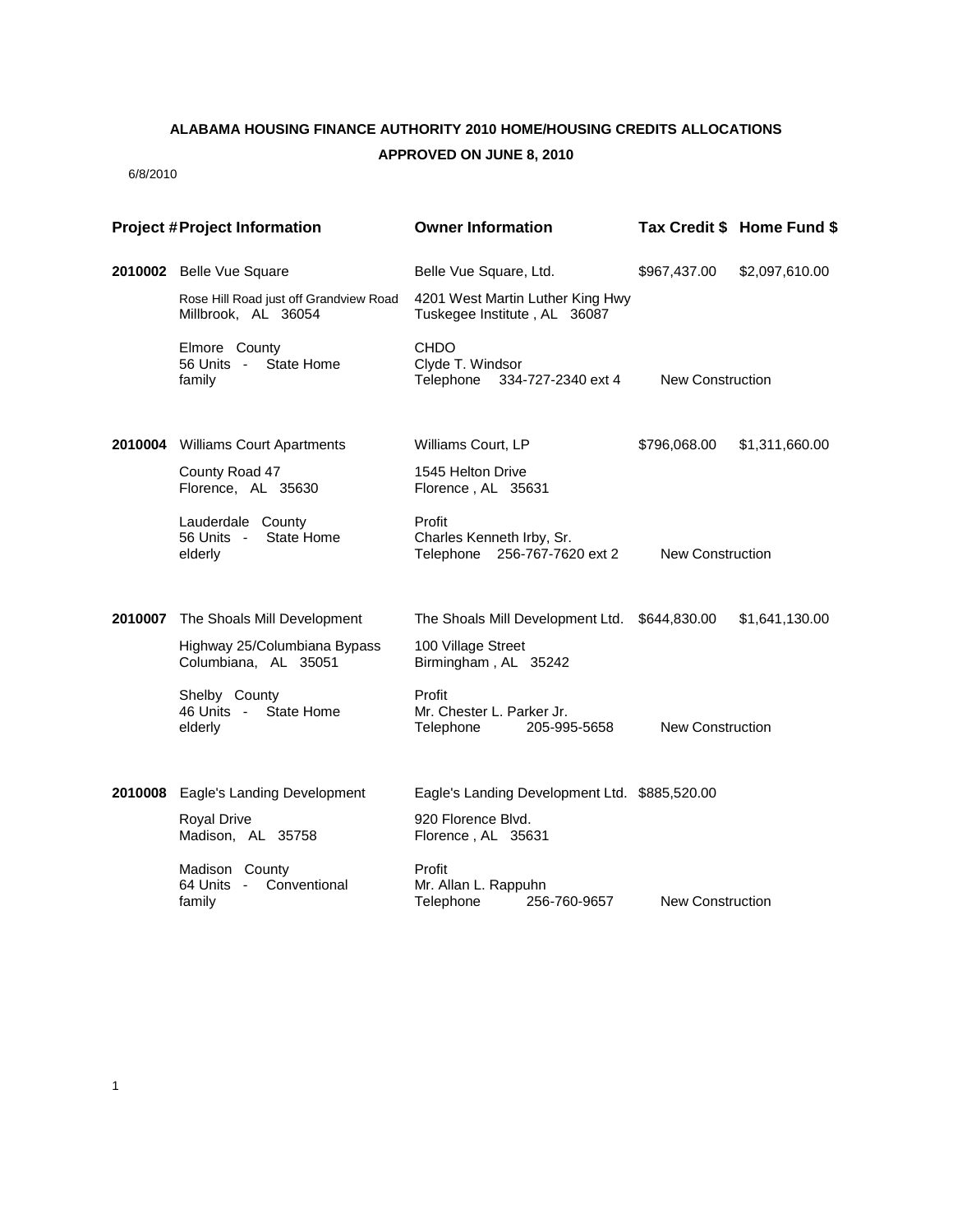| <b>Project #Project Information</b> |                                                                                      | <b>Owner Information</b>                                                             |                         | Tax Credit \$ Home Fund \$ |
|-------------------------------------|--------------------------------------------------------------------------------------|--------------------------------------------------------------------------------------|-------------------------|----------------------------|
|                                     | 2010012 Heron Cove II                                                                | Heron Cove II, LLC                                                                   | \$1,176,128.00          |                            |
|                                     | 630 Glover Avenue<br>Enterprise, AL 36330                                            | 33 Inverness Center Pkwy, Suite<br>Birmingham, AL 35242-7646                         |                         |                            |
|                                     | Coffee County<br>88 Units - Conventional<br>family                                   | Profit<br>Mr. John O. Moore, Jr.<br>205-981-3300<br>Telephone                        | <b>New Construction</b> |                            |
| 2010022                             | Magnolia Senior Village                                                              | Magnolia Senior Village, LP                                                          | \$518,784.00            | \$825,410.00               |
|                                     | Martin Luther King Jr. Street<br>Selma, AL 36703                                     | P. O. Box 1909<br>Albertville, AL 35950                                              |                         |                            |
|                                     | Dallas County<br>State Home<br>36 Units -<br>elderly                                 | Profit<br>Jeff Beaver<br>Telephone<br>256-878-6054                                   | <b>New Construction</b> |                            |
|                                     | 2010024 The Gardens at Wellington                                                    | The Gardens at Wellington, Ltd.                                                      | \$746,899.00            | \$1,102,870.00             |
|                                     | 5800 Block of Old Pascagoula Road 222 Oriel Avenue<br>Uninc. Mobile County, AL 36619 | Nashville, TN 37210                                                                  |                         |                            |
|                                     | Mobile County<br>State Home<br>51 Units -<br>elderly                                 | Non Profit<br>Catherine L. Dodd<br>615-833-9580<br>Telephone                         | <b>New Construction</b> |                            |
|                                     | 2010026 Hallmark at Talladega                                                        | Hallmark Talladega, L.P.                                                             | \$765,924.00            | \$1,577,580.00             |
|                                     | County Road 77<br>Talladega, AL 35160                                                | 1031 Zorn Ave. Suite 1400<br>Louisville, KY 40207                                    |                         |                            |
|                                     | Talladega County<br>56 Units -<br>State Home<br>family                               | Profit<br>Mr. Gregory G. Evans<br>Telephone<br>502-253-3100 ext 144 New Construction |                         |                            |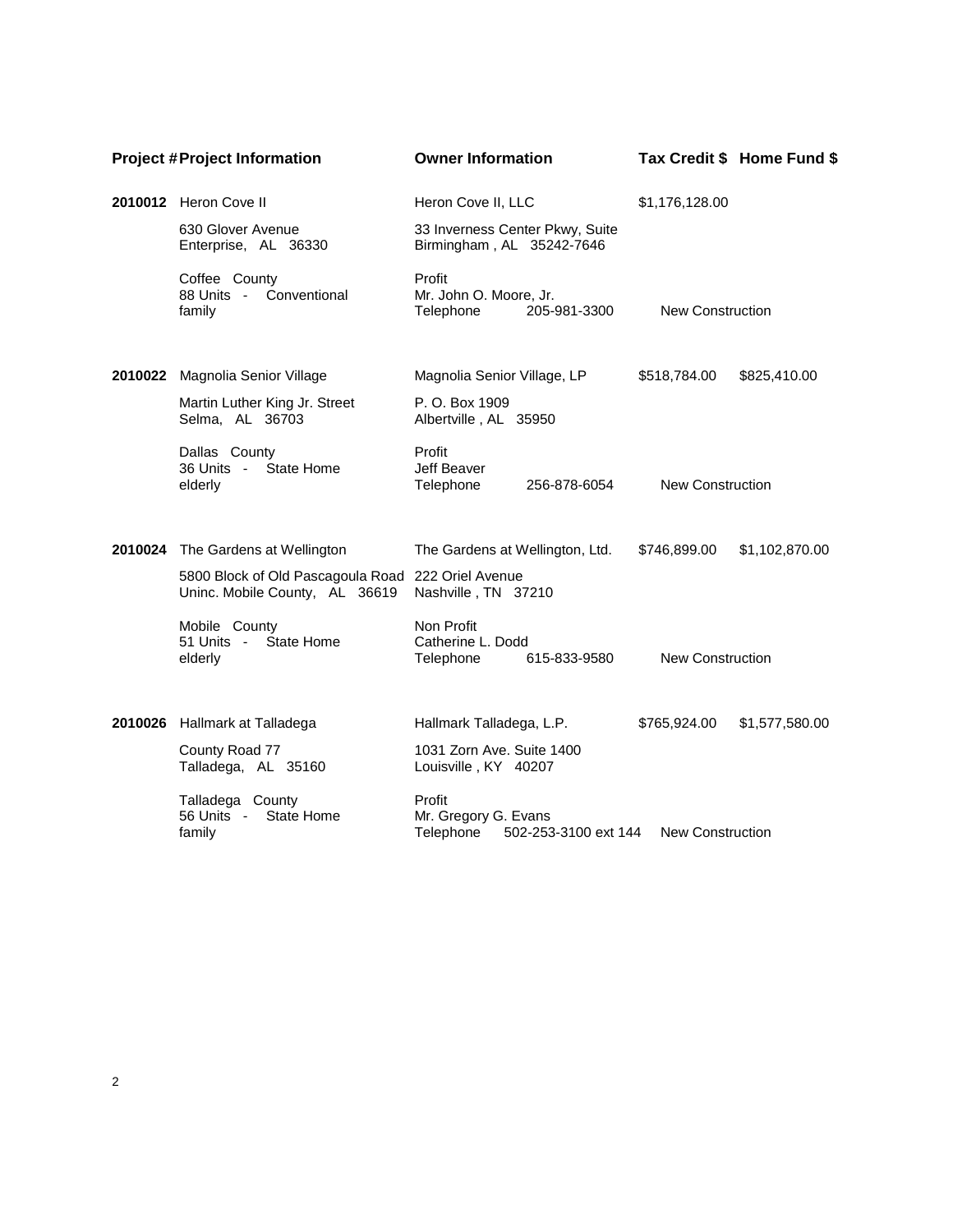| <b>Project #Project Information</b> |                                                         | <b>Owner Information</b>                                                             |                                    | Tax Credit \$ Home Fund \$ |
|-------------------------------------|---------------------------------------------------------|--------------------------------------------------------------------------------------|------------------------------------|----------------------------|
|                                     | 2010032 Heritage View Apartments                        | Summit Heritage View, Ltd.                                                           | \$856,099.00                       | \$1,123,620.00             |
|                                     | 403 Wade Street<br>Montgomery, AL 36104                 | 105 Tallapoosa Street<br>Montgomery, AL 36104                                        |                                    |                            |
|                                     | Montgomery County<br>55 Units -<br>State Home<br>family | Profit<br>W. Daniel Hughes Jr.<br>Telephone<br>334-954-4458 ext 208 New Construction |                                    |                            |
| 2010034                             | <b>Wellington Terrace</b>                               | Wellington Terrace, Ltd.                                                             | \$484,465.00                       | \$1,009,300.00             |
|                                     | County Rd. 79 (Franklin Rd.)<br>Roanoke, AL 36274       | 1628-B Blount Avenue<br>Guntersville, AL 35976                                       |                                    |                            |
|                                     | Randolph County<br>36 Units -<br>State Home<br>family   | Profit<br>Mark Beaver<br>Telephone<br>256-582-6990                                   | <b>New Construction</b>            |                            |
| 2010047                             | <b>Biltmore Place</b>                                   | Fortner Hall Apartments, Ltd.                                                        | \$1,019,600.00                     | \$0.00                     |
|                                     | 2802 Fortner Street<br>Dothan, AL 36305                 | 2967 Ross Clark Circle<br>Dothan, AL 36302                                           | Future Year (2011)<br>\$892,267.00 |                            |
|                                     | Houston County<br>72 Units - Conventional<br>family     | Profit<br>Mr. Gary Hall<br>Telephone<br>334-794-2678                                 | <b>New Construction</b>            |                            |
| 2010050                             | The Reserve at Greenbriar                               | The Reserve at Greenbriar, Ltd.                                                      | \$602,031.00                       | \$742,990.00               |
|                                     | 2101 Noble Street<br>Anniston, AL 36201                 | 1544 S. Main Street<br>Fyffe, AL 35971                                               |                                    |                            |
|                                     | Calhoun County<br>State Home<br>46 Units -<br>elderly   | Profit<br>Lowell R. Barron II<br>256-623-3813<br>Telephone                           | <b>New Construction</b>            |                            |